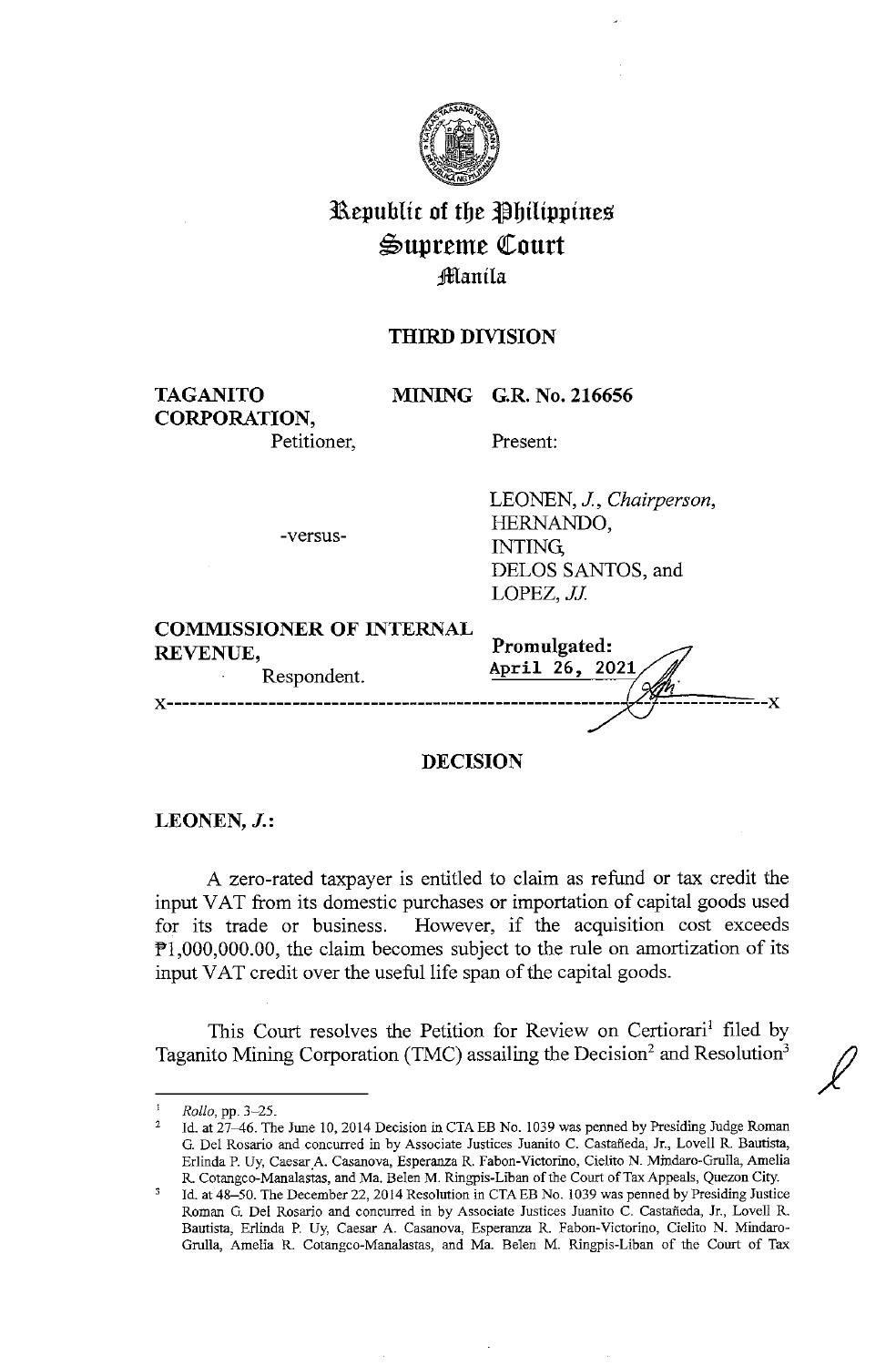of the Court of Tax Appeals En Banc, which affirmed the Court of Tax Appeals Division's dismissal of petitioner's claim for refund/tax credit amounting to  $P7,572,550.29$  of its input Value Added Tax (VAT) in its purchase and importation of capital goods from January 1 to December 31, 2007.<sup>4</sup>

TMC is "an exporter of beneficiated nickel silicate ores and chromite ores<sup>35</sup> and is registered with the Securities and Exchange Commission and the Board of Investments. TMC is also a registered VAT taxpayer.<sup>6</sup> It alleged that from January 1, 2007 to December 31, 2007, it generated "zerorated export sales" in the amount of  $\mathbb{P}4,248,232,289.08$ .<sup>7</sup> During such period, TMC paid input VAT on its "domestic purchases of taxable goods and services and importation of capital and non-capital goods amounting to  $P22,795,033.33$ [.]"<sup>8</sup>

On February 11, 2009, TMC filed an application for refund/credit of its VAT input taxes for 2007 before the Large Taxpayer's Division of the Bureau of Internal Revenue.<sup>9</sup>

Before TMC's application was acted upon, it filed a Petition for Review with the Court of Tax Appeals on March 17, 2009.<sup>10</sup>

On October 13, 2009, the Bureau of Internal Revenue's Large Taxpayers Service wrote to TMC and recommended a refund equivalent to  $P15,023,736.12$ , and disallowed the amount of  $P198,746.93$  for being unsubstantiated.<sup>11</sup> The amount of  $\mathbb{P}7,572,550.29$  "consisting of deferred input VAT on capital goods"12 was also disallowed and recommended for amortization over 60 months.<sup>13</sup>

In view of the recommendation, TMC filed a Motion for Partial Withdrawal of Petition which was granted by the Court of Tax Appeals.<sup>14</sup> It then pursued its petition "with respect to the deferred input taxes pertaining to capital goods" amounting to  $\overline{P7}$ , 572, 550.29.<sup>15</sup> It alleged that its input VAT being refunded was directly attributable to its zero-rated export sales.<sup>16</sup>

Appeals, Manila.  $\frac{4}{5}$  Id. at 27-28.  $\frac{5}{6}$  Id. at 8. Id.  $\frac{7}{8}$  Id.

 $\frac{8}{9}$  Id. at 28. <sup>9</sup>Id. at 10

- 
- io Id.
- $\frac{11}{12}$  Id. at 29.
- 
- $\frac{13}{14}$  **1d.** Id. at 10-11
- 15 Id.at 10.
- 16 Id. at 9.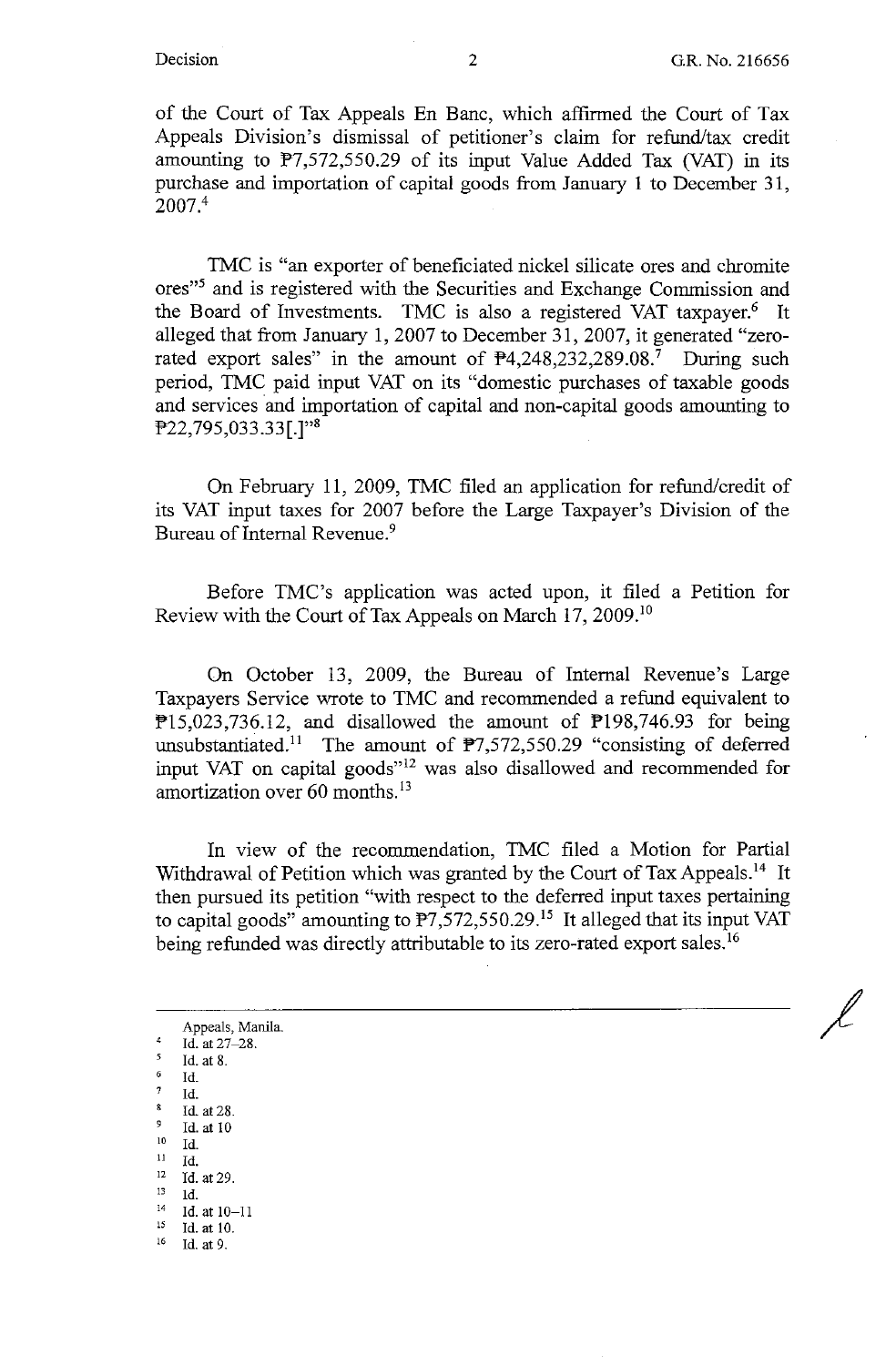The Court of Tax Appeals Division<sup>17</sup> dismissed the Petition for Review and also denied TMC's motion for reconsideration.<sup>18</sup> Thereafter, TMC filed a Petition for Review with the Court of Tax Appeals En Banc, praying for the reversal of the Court of Tax Appeals Division's ruling. It further prayed that:

[T]he Court En Banc render judgment declaring petitioner to be entitled to the refund/tax credit in the amount of Seven Million Five Hundred Seventy-Two Thousand Five Hundred Fifty and 29/100 Pesos (Php  $7,572,550.29$ ), representing the un-refunded portion of excess input VAT paid by the petitioner on its importation of capital goods from January 1, 2007 to December 31, 2007; and order respondent to issue to petitioners the corresponding tax credit certificate or to refund the aforesaid amount; or in the alternative, to rule that the amount of unamortized and un-refunded excess input VAT of petitioner can be reverted as part of its accumulated input VAT. <sup>19</sup>

The Court of Tax Appeals En Banc denied the Petition for Review and affirmed the decision of the Division.<sup>20</sup> It held that there was nothing in Sections 110 and 112(A) of the NIRC which qualified that the amortization of input VAT on capital goods exceeding  $\overline{P}1,000,000.00$  does not apply to claims for refund or applications for tax credit certificate.<sup>21</sup> The Court of Tax Appeals En Banc emphasized that since the law does not distinguish, the amortization of input VAT also applied to claims for refund or tax credit.<sup>22</sup>

The Court of Tax Appeals En Banc affirmed that only the amortized amount of  $\mathbb{P}1,277,591.16$  is creditable or refundable as of December 31, 2007 and not the full  $\mathbb{P}8,850,141.45$  input tax.<sup>23</sup> The remaining  $F7,572,550.29$  was to be amortized during the estimated life of the capital goods.24 It ruled that the two-year prescriptive period to claim refund was to be "reckoned at the end of the quarter when the pertinent zero-rated sales (to which the amortized input VAT is attributable) were made."<sup>25</sup> The dispositive portion of the Court of Tax Appeals En Bane's Decision reads:

**WHEREFORE,** in light of the foregoing, the *Petition for Review*  is hereby **DENIED** for lack of merit. Accordingly, the Decision dated November 13, 2012 and the Resolution dated June 5, 2013 rendered by the then First Division of this Court and this Court's Special First Division, respectively, in CTA Case No. 7884 entitled *"Taganito Mining Corporation vs. Commissioner of Internal Revenue"* which denied Taganito Mining Corporation's claim for refund or issuance of a tax credit

<sup>&</sup>lt;sup>17</sup> Petitioner did not specify which division of the CTA ruled on its petition. It was also not attached in the Petition. 18 *Rollo* p. 11 19 **Id. at 30-31.** 

<sup>20</sup> Id. at 45 21 **Id. at 33-36.** 

Id. at 35-36.

<sup>&</sup>lt;sup>23</sup> Id. at 42–43.<br><sup>24</sup> Id. at 42.<br><sup>25</sup> Id. at 44

Id. at 44.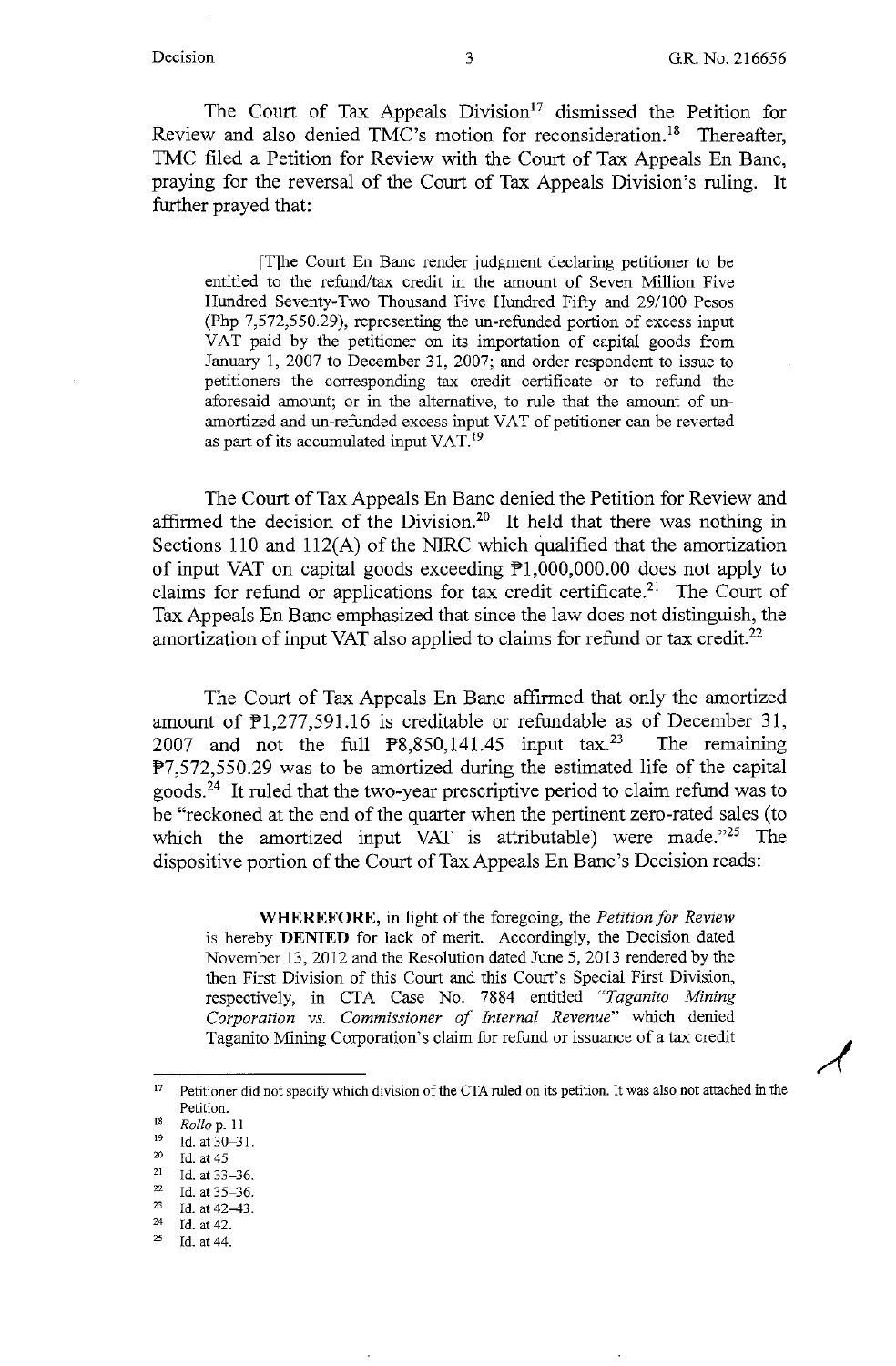certificate representing the un-refunded portion of excess input VAT on its importation of capital goods from January 1, 2007 to December 31, 2007 in the total amount of **SEVEN MILLION FIVE HUNDRED SEVENTY-TWO THOUSAND FIVE HUNDRED FIFTY PESOS AND 29/100 (Php7,572,550.29)** are hereby **AFFIRMED.** 

### **SO ORDERED.<sup>26</sup>**(Emphasis in the original)

Petitioner filed a motion for reconsideration which was denied in a December 22, 2014 Resolution.<sup>27</sup> Hence, this Petition.

Petitioner claims that the Court of Appeals En Banc erred in reading Section 110(A) on its own, without considering Section 110(B) and  $(C)$ , which stated that the use of "any" in Section  $110(B)$  referring to "input tax attributable to zero-rated sales" may be refunded or credited at the zero-rated taxpayer's option. 28

It claims that the terms "creditable input tax" and "input tax credit" are different.<sup>29</sup> The former refers to "input tax on purchases which can be credited against output tax[,]" while the latter pertains to zero-rated transactions with no output tax from which input tax may be credited against.<sup>30</sup> Further, there is nothing in the regulations which provides that the rule on amortization of creditable input tax applies to input tax credit on capital goods. $31$ 

Further, it avers that since the rules are silent on the application of the amortization on zero-rated sales, the Court of Tax Appeals En Banc committed judicial legislation in filling the gap in the law. It claims that Sections 4.110-3 and 4.110-4 of Revenue Regulations No. 16-05 cannot be construed to amend Section ll0(B) of the NIRC. Rather, it should be construed to apply only to taxpayers who do not engage in zero-rated transactions. Here, since all its input taxes are attributable to its zero-rated sales, petitioner claims that its input tax credit/refund is not subject to amortization. Finally, petitioner asserts that it substantiated its claims for refund/tax credit which public respondent did not dispute.<sup>32</sup>

Meanwhile, respondent avers that Section  $110(A)(2)(b)$  in conjunction with Section 4.110-3(a) of Revenue Regulations No. 16-05 provide the rule on amortization of creditable input tax.<sup>33</sup> It points out that since the law does not distinguish, amortization also applies to zero-rated transactions

- $^{29}$  Id. at 16. 30 Id.
- 

 $^{26}$  Id. at 45.<br> $^{27}$  Id. at 48.

<sup>&</sup>lt;sup>27</sup> Id. at 48-50.<br><sup>28</sup> Id. at 15.<br><sup>29</sup> Id. at 16.

<sup>31</sup> Id. 32 Id. at 18-21. 33 **Id. at 90.**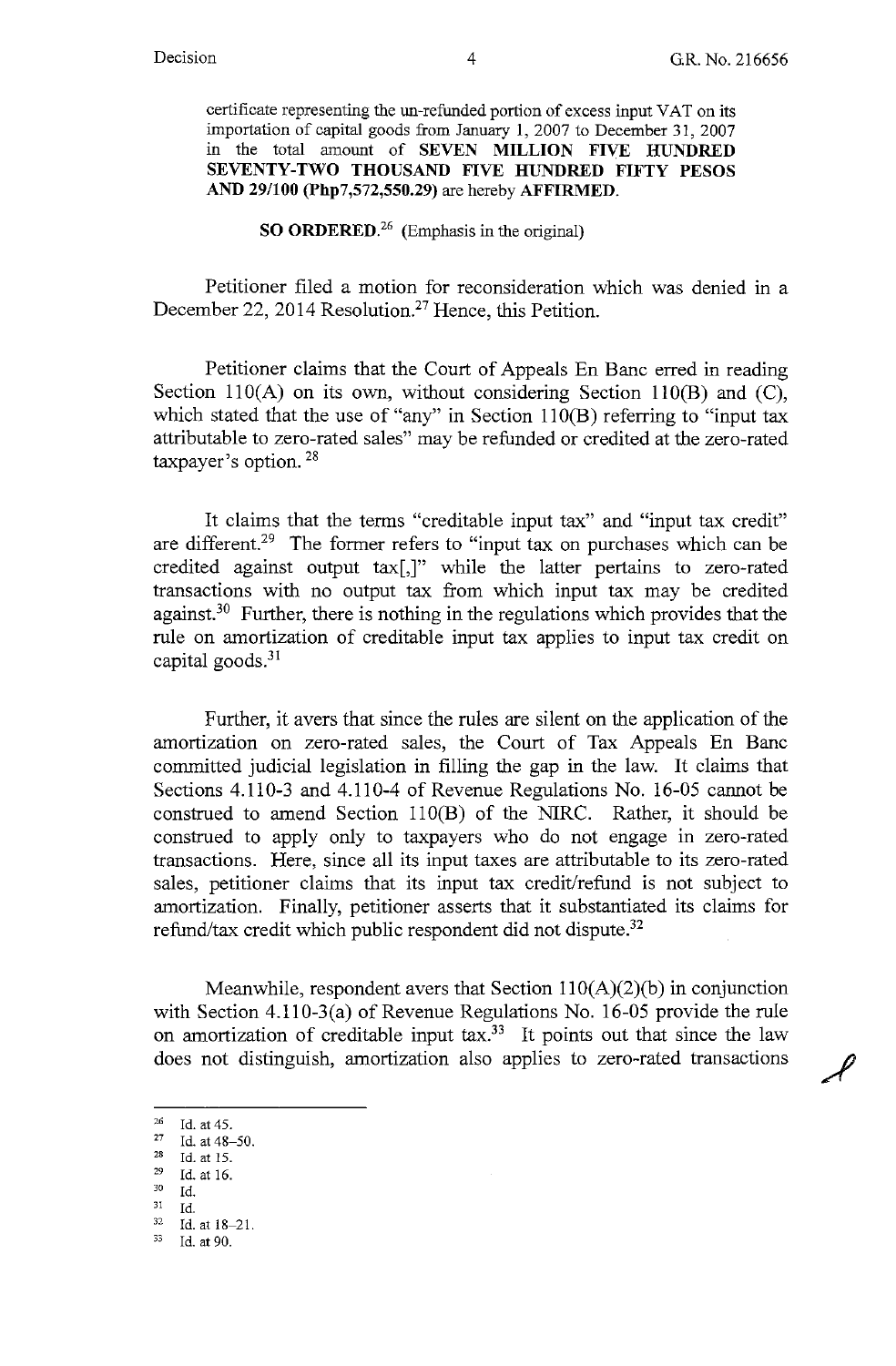*I* 

involving capital goods with acquisition cost above  $\mathbb{P}1,000,000.00^{34}$ Further, considering that tax refunds are in the nature of tax exemption, the law is construed strictly against those who claim exemption.<sup>35</sup>

The crux of the controversy is whether or not the input tax credit for purchase of capital goods above  $\mathbb{P}1,000,000.00$ , which are directly attributable to zero-rated export sales of petitioner, is required to be amortized over the useful life of the product.

We rule in the affirmative and dismiss the Petition.

## I

In a marketplace where different levels and stages of production are involved, a merchant pays VAT when purchasing goods or services used in business from suppliers.<sup>36</sup> This is the merchant's input tax. Meanwhile, in doing business and selling goods or services, the merchant is liable to pay VAT but he or she is allowed to pass the burden of paying the same to the consumers. This is the output tax.<sup>37</sup>

The output tax is collected by the merchant from the consumer who in turn is allowed to deduct from it the amount of input tax paid in order to decrease the amount of their VAT liability. The system of crediting input VAT from output VAT is provided for under Section 110 of the NIRC. As amended,<sup>38</sup> it reads in part:

SECTION 110. Tax Credits. -

 $(A)$  Creditable Input Tax.  $-$ 

(1) Any input tax evidenced by a VAT invoice or official receipt issued in accordance with Section 113 hereof on the following transactions shall be creditable against the output tax:

(a) Purchase or importation of goods:

(i) For sale; or

(ii) For conversion into or intended to form part of a finished product for sale including packaging materials; or

<sup>34</sup> Id. at 91-92.

 $^{35}$  Id. at 97.

Republic Act No. 8424 (1997), sec. 110, as amended by Republic Act No. 9337 (2005) states: SECTION 110.

value-added tax due from or paid by a VAT-registered person in the course of his trade or business on **importation of goods or local purchase of goods or services, including lease or use of property, from a**  VAT-registered person. It shall also include the transitional input tax determined in accordance with Section 111 of this Code[.]

<sup>37</sup> *Contex Corporation v. CIR,* 477 Phil. 442 (2004) [Per J. Quisumbing, Second Division].

<sup>&</sup>lt;sup>38</sup> Republic Act No. 8424 (1997), sec.  $110(A)(1)(v)$ , as amended by Republic Act No. 9337 (2005).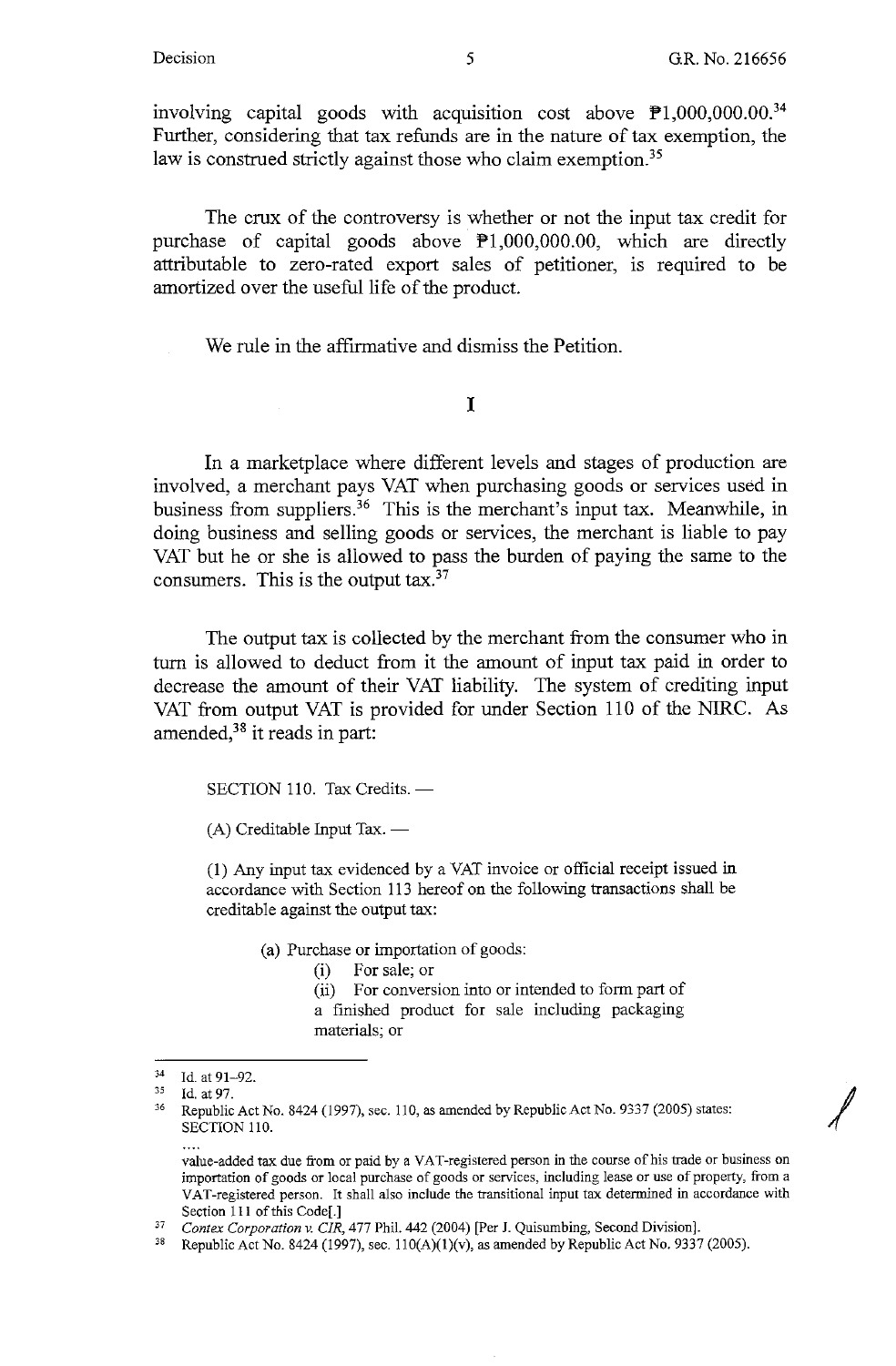$\overline{\ell}$ 

(iii) For use as supplies in the course of business; or (iv) For use as materials supplied in the sale of **service; or** 

(v) For use in trade or business for which deduction for depreciation or amortization is allowed under this Code.

(b) Purchase of services on which a value-added tax has been actually paid.

(2) The input tax on domestic purchase of goods or properties shall be creditable.

> (a) To the purchaser upon consummation of sale and on importation of goods or properties; and

> (b) To the importer upon payment of the value-added tax prior to the release of the goods from the custody of the Bureau of Customs.

Provided, That the input tax on goods purchased or imported in a calendar month for use in trade or business for which deduction for depreciation is allowed under this Code, shall be spread evenly over the month of acquisition and the fifty-nine (59) succeeding months if the aggregate acquisition cost for such goods, excluding the VAT component thereof, exceeds One million pesos (Pl,000,000): Provided, however, That if the estimated useful life of the capital good is less than five (5) years, as used for depreciation purposes, then the input VAT shall be spread over such a shorter period: Provided, finally, That in the case of purchase of services, lease or use of properties, the input tax shall be creditable to the purchaser, lessee or licensee upon payment of the compensation, rental, royalty or fee.

(3) A VAT-registered person who is also engaged in transactions not subject to the value-added tax shall be allowed tax credit as follows:

(a) Total input tax which can be directly attributed to transactions subject to value-added tax; and

(b) A ratable portion of any input tax which cannot be directly attributed to either activity.

The term 'input tax' means the value-added tax due from or paid by a VAT-registered person in the course of his trade or business on importation of goods or local. purchase of goods or services, including lease or use of property, from a VAT-registered person. It shall also include the transitional input tax determined in accordance with Section 111 of this Code.

The term 'output tax' means the value-added tax due on the sale or lease of taxable goods or properties or services by any person registered or required to register under Section 236 of this Code.

 $(B)$  Excess Output or Input Tax.  $-$  If at the end of any taxable quarter the output tax exceeds the input tax, the excess shall be paid by the VAT-registered person. If the input tax exceeds the output tax, the excess shall be carried over to the succeeding quarter or quarters: Provided,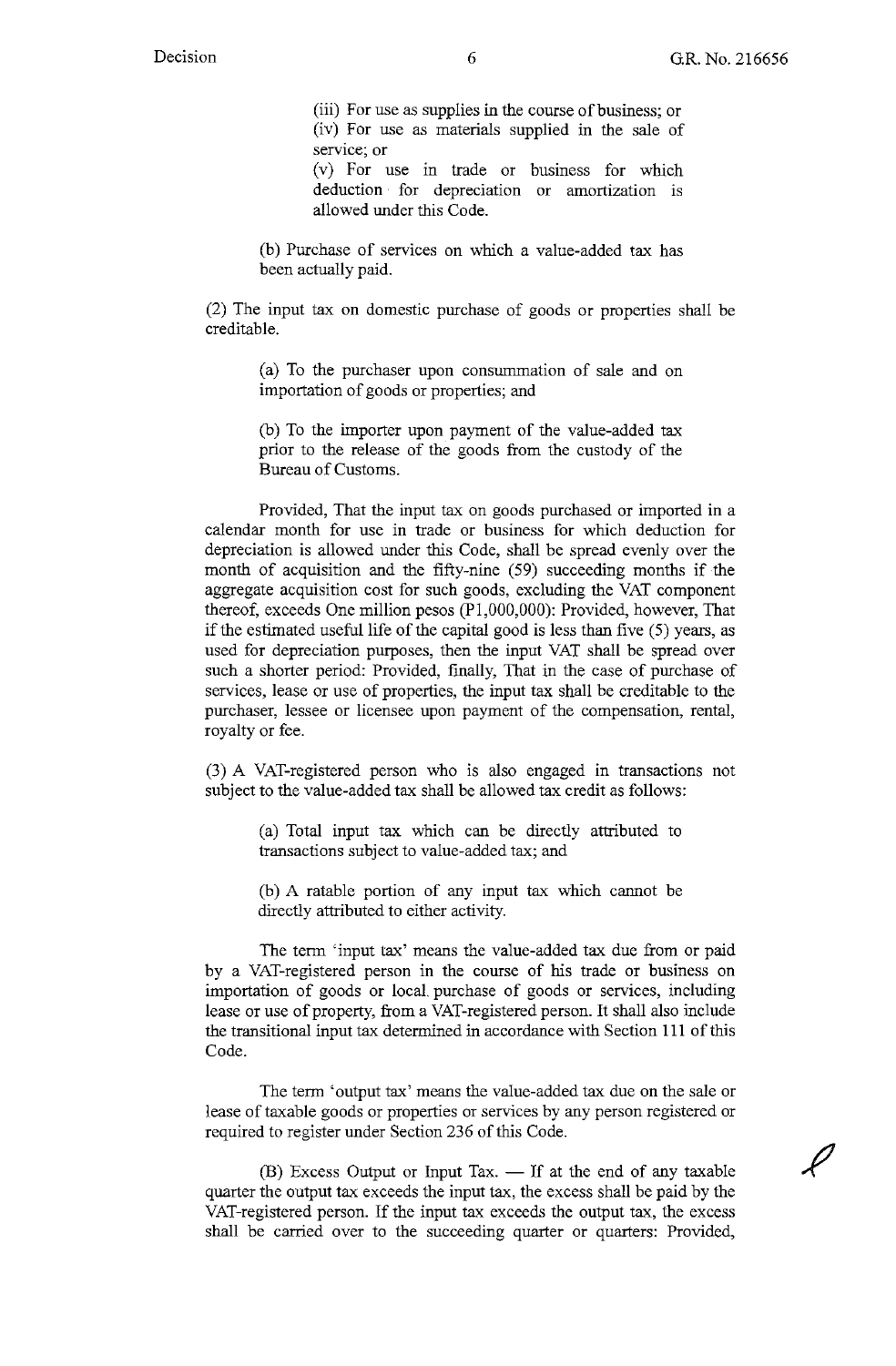however, *That any input tax attributable to zero-rated sales by a VATregistered person may at his option be refunded or credited against other internal revenue taxes,* subject to the provisions of Section 112. (Emphasis supplied)

However, a zero-rated taxpayer is given the option to claim the input tax paid through a refund or tax credit.<sup>39</sup> This is because a zero-rated taxpayer does not have output tax for its zero-rated transactions from which it can credit its input tax:

Zero-rated transactions generally refer to the export sale of goods and services. The tax rate in this case is set at zero. When applied to the tax base or the selling price of the goods or services sold, such zero rate results in no tax chargeable against the foreign buyer or customer. But, although the seller in such transactions charges no output tax, he can claim a refund of the VAT that his suppliers charged him. The seller thus enjoys automatic zero rating, which allows him to recover the input taxes he paid relating to the export sales, making him internationally competitive.<sup>40</sup> (Citation omitted)

Thus, under Section 112(A) of the NIRC, a claim for refund or tax credit of input tax should not have been applied against output tax:

SECTION 112. Refunds or Tax Credits of Input Tax. -

(A) Zero-Rated or Effectively Zero-Rated Sales. - Any VAT-registered person, whose sales are zero-rated or effectively zero-rated may, within two (2) years after the close of the taxable quarter when the sales were made, apply for the issuance of a tax credit certificate or refund of creditable input tax due or paid attributable to such sales, except transitional input tax, *to the extent that such input tax has not been applied against output tax:* Provided, however, That in the case of zerorated sales under Section  $106(A)(2)(a)(1)$ , (2) and (b) and Section  $108(B)(1)$  and  $(2)$ , the acceptable foreign currency exchange proceeds thereof had been duly accounted for in accordance with the rules and regulations of the Bangko Sentral ng Pilipinas (BSP): Provided, further, That where the taxpayer is engaged in zero-rated or effectively zero-rated sale and also in taxable or exempt sale of goods or properties or services, and the amount of creditable input tax due or paid cannot be directly and entirely attributed to any one of the transactions, it shall be allocated proportionately on the basis of the volume of sales: Provided, finally, That for a person making sales that are zero-rated under Section 108(B)(6), the input taxes shall be allocated ratably between his zero-rated and non-zerorated sales. (Emphasis supplied)

From these provisions, petitioner insists on the distinction between creditable input VAT subject to amortization under Section  $110(A)$  and the input tax attributable to zero-rated transactions which may be claimed for /

<sup>&</sup>lt;sup>39</sup> Republic Act No. 8424 (1997), sec. 110(B), as amended by Republic Act No. 9337 (2005).<br><sup>40</sup> *Panasonic Communications Imaging Corporation v. CIR, 6*25 Phil. 631, 639–640 (2010) [Per J. Abad, Second Division].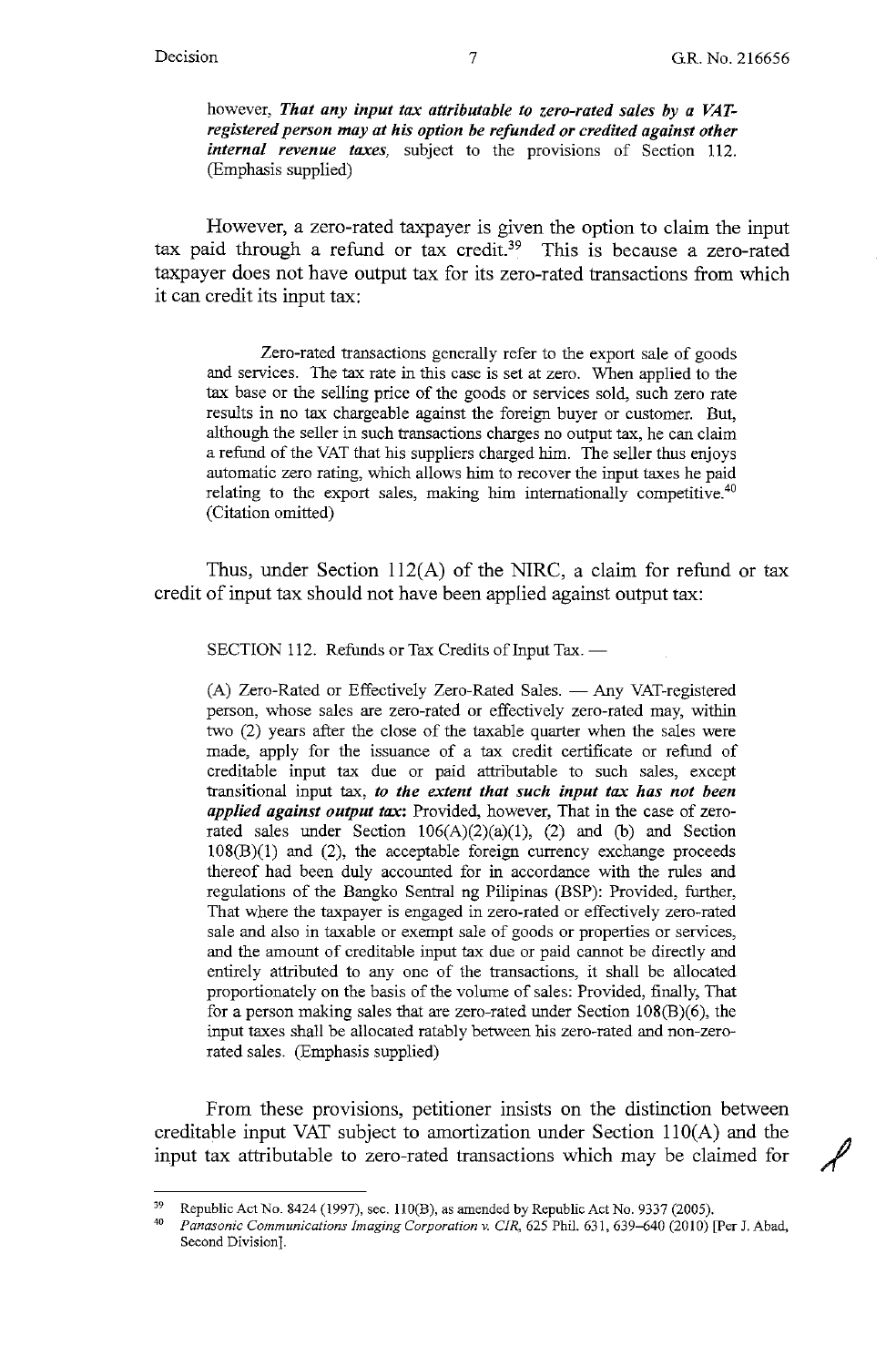*I* 

refund or credit at the option of the VAT registered taxpayer under Section 110(B) in relation to Section 112(A).<sup>41</sup> Petitioner assails the Court of Tax Appeals En Bane's application of the amortization rule to its claim for input tax credit directly attributable to its zero-rated transactions.42

We do not agree.

In *Fort Bonifacio Development Corporation v. Commissioner of Internal Revenue,* We held that:<sup>43</sup>

A law must not be read in truncated parts; its provisions must be read in relation to the whole law. It is the cardinal rule in statutory construction that a statute's clauses and phrases must not be taken as detached and isolated expressions, but the whole and every part thereof must be considered in fixing the meaning of any of its parts in order to produce a harmonious whole. Every part of the statute must be interpreted with reference to the context, *i.e.,* that every part of the statute must be considered together with other parts of the statute and kept subservient to the general intent of the whole enactment.

In construing a statute, courts have to take the thought conveyed by the statute as a whole; construe the constituent parts together; ascertain the legislative intent from the whole act; consider each and every provision thereof in the light of the general purpose of the statute; and endeavor to make every part effective, harmonious and sensible.<sup>44</sup> (Citations omitted)

The use of "any" in Section 110(B) does not prevent the application of the amortization rule under Section  $110(A)$  to "input tax attributable to zerorated sales<sup>[1]"45</sup> The amortization rule does not preclude the zero-rated taxpayer from claiming its input tax in full. It is not the word "any" which qualifies a claim for refund or tax credit of input tax. It is the amount of the purchased or imported goods used for trade or business, and whether depreciation is allowed for it. Section 4.110-3 of Revenue Regulations No. 16-2005, as amended, provides:<sup>46</sup>

SECTION 4.110-3. *Claim for Input Tax on Depreciable Goods.* - Where a VAT-registered person purchases or imports capital goods, which are depreciable assets for income tax purposes, the aggregate acquisition cost of which (exclusive of VAT) in a calendar month exceeds One Million pesos (Pl,000,000.00), regardless of the acquisition cost of each capital good, shall be claimed as credit against output tax in the following manner:

 $Rollo$ , p. 16.<br><sup>42</sup> Id

<sup>42</sup> Id.

<sup>43 617</sup> Phil. 358 (2009) [Per J. Leonardo-De Castro, En Banc].

<sup>44</sup> Id. at 366-367.

<sup>45</sup> Consolidated Value-Added Tax Regulations of 2005, sec. 4.110-7 as amended by Revenue Regulations No. 4-2007, sec. 17.<br>46 Consolidated Value-Added Tax Regulations of 2005, sec. 4.110-3 as amended by Revenue Regulations

No. 4-2007, sec. 16.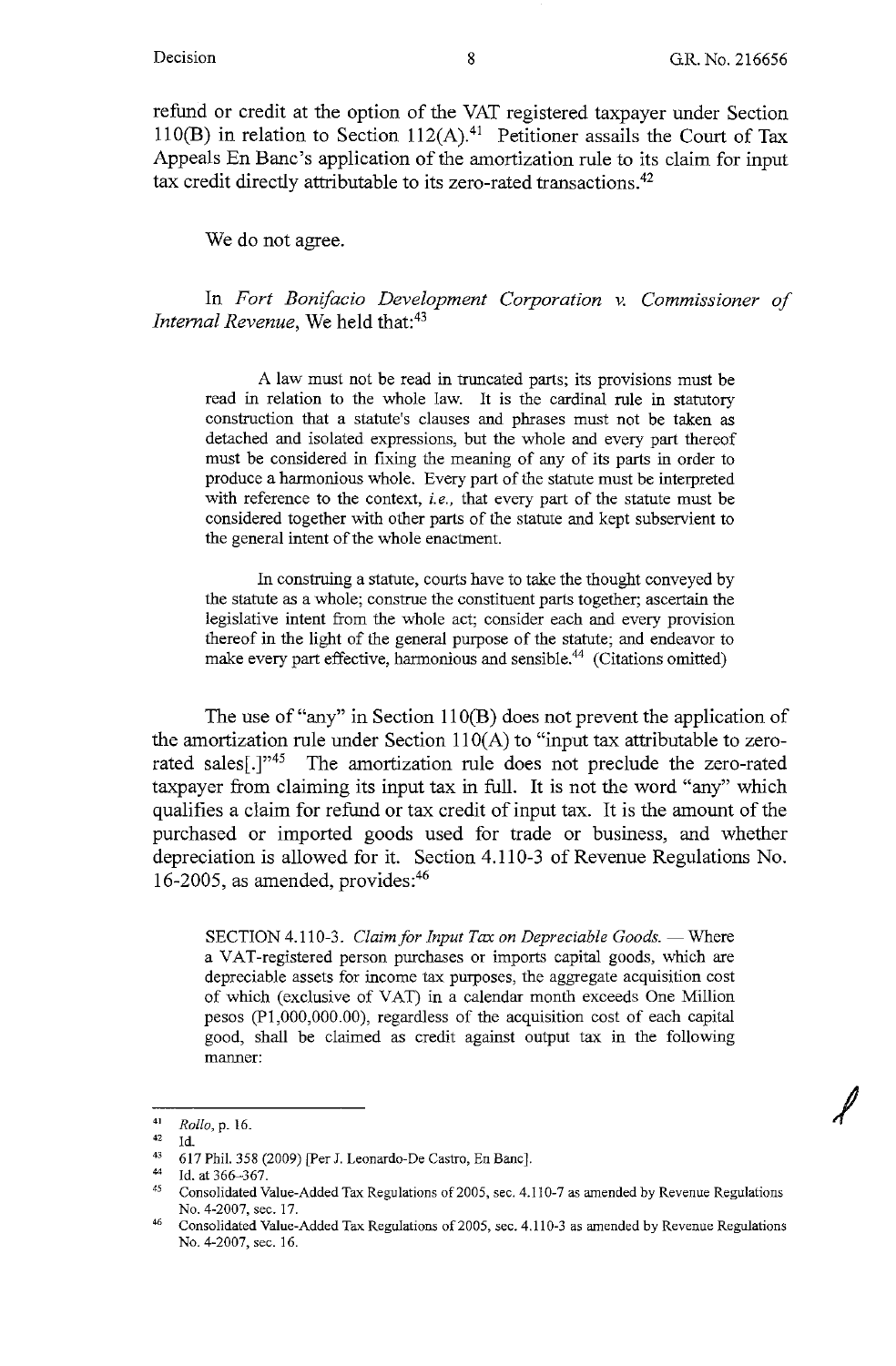(a) If the estimated useful life of a capital good is five (5) years or more - The input tax shall be spread evenly over a period of sixty (60) months and the claim for input tax credit will commence in the calendar month when the capital good is acquired. *The total input taxes on purchases or importations of this type of capital goods shall be divided by 60 and the quotient will be the amount to be claimed monthly.* 

(b) If the estimated useful life of a capital good is less than five  $(5)$  years - The input tax shall be spread evenly on a monthly basis by dividing the input tax by the actual number of months comprising the estimated useful life of the capital good. The claim for input tax credit shall commence in the calendar month that the capital goods were acquired.

Where the aggregate acquisition cost (exclusive of VAT) of the existing or finished depreciable capital goods purchased or imported during any calendar month does not exceed one million pesos  $(P1,000,000,00)$ , the total input taxes will be allowable as credit against output tax in the month of acquisition.

Capital goods or properties refers to goods or properties with estimated useful life greater than one (1) year and which are treated as depreciable assets under Sec. 34(F) of the Tax Code, used directly or indirectly in the production or sale of taxable goods or services.

The aggregate acquisition cost of depreciable assets in any calendar month refers to the total price, excluding the VAT, agreed upon for one or more assets acquired and not on the payments actually made during the calendar month. Thus, an asset acquired on installment for an acquisition cost of more than Pl,000,000.00, excluding the VAT, will be subject to the amortization of input tax despite the fact that the monthly payments/installments may not exceed Pl,000,000.00.

Construing these provisions together, if the purchase or importation of depreciable goods are directly attributable to zero-rated sales, and their acquisition cost exceeds  $\mathbb{P}1,000,000.00$ , the amortization applies. Other than the hairsplitting distinction and play on words, petitioner did not present a convincing argument for the piecemeal construction of Section 110(B). Petitioner cannot be allowed to select and choose which provisions apply to benefit its purpose.

In *Abakada Gura Party List v. Ermita,47* the Court explained that the 60-month amortization of input tax under Section  $110(A)$  only delays but does not permanently deprive a taxpayer from crediting the input tax. Such provision was upheld as a valid limitation to the right of crediting input tax against output tax pursuant to "executive economic policy and legislative /

<sup>47</sup> *ABAKADA Gura v. Ermita,* 506 Phil. I (2005) [Per J. Austria-Martinez, En Banc].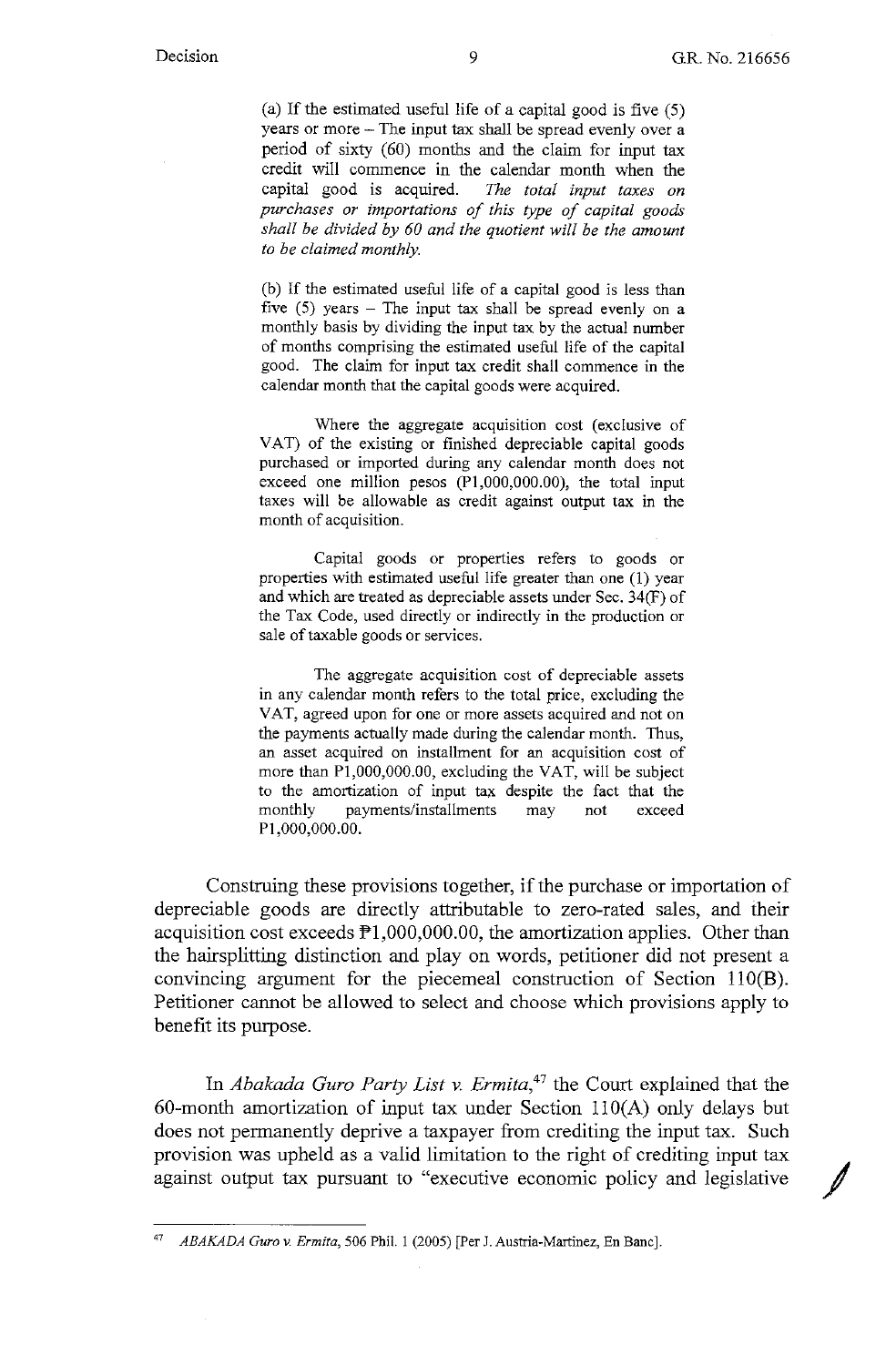wisdom."48 Petitioner fails to persuade that the provision on amortization does not apply to claims for input tax credit/refund for goods or service which are depreciable and above the threshold amount.

The ruling of the Court of Tax Appeals En Banc is correct:

There is nothing in the above-quoted provisions of law which states that the amortization of VAT paid on capital goods with acquisition cost exceeding One Million Pesos (Phpl,000,000.00), excluding the VAT component, applies only when the input VAT is creditable against the output VAT. The above-quoted provisions of law do not state that the same do not apply to claims for refund or applications for issuance of a tax credit certificate.

A perusal of Sections 4.110-3 and 4.110-4 of Revenue Regulations (RR) No. 16-05, implementing the VAT provisions of the 1997 NIRC, as amended by RA No. 9337, reveals that, insofar as the amortization of input VAT paid on capital goods is concerned, there is no distinction between the input VAT creditable against output VAT and input VAT subject of a claim for refund or application for issuance of a tax credit certificate.

*"Ubi lex non distinguit, nee nos distinguere debemus.* Where the law does not distinguish, we ought not to distinguish." Thus, the law being silent, the same rule on amortization of input VAT necessarily applies to claims for refund.

 $\cdots$ 

While it is true that amortization of input VAT paid on capital goods is not among the requirements for claiming a tax refund, it is nevertheless a rule that must be complied with by a VAT-registered taxpayer engaged in zero-rated sales when claiming input VAT arising from its purchases of capital goods where its acquisition cost, excluding the VAT component thereof, exceeds Phpl,000,000.00.

Thus, the Court En Bane agrees with the Court in Division that petitioner's input VAT of Php8,850, 141.45 paid on its capital goods with acquisition cost that exceeds Phpl,000,000.00 shall be spread over sixty (60) months; and only the amortized input VAT in the amount of Php1,277,591.16 is creditable or refundable as of December 31, 2007 $[.]^{49}$ (Citation omitted)

A holistic reading of the provisions reveals that there is no limitation in applying the amortization rule to input tax credit/refund from zero-rated transactions. Contrary to petitioner's argument, Section 110(B) does not give a VAT-registered taxpayer vested rights to refund any and all input VAT which are directly attributable to its zero-rated sales. Being statutory in nature, its right to refund depends on the limitations provided by law. The burden of proof is upon the claimant to prove the factual basis of its claim

<sup>48</sup> Id. at 125. 49 *Rollo,* pp. 35-36.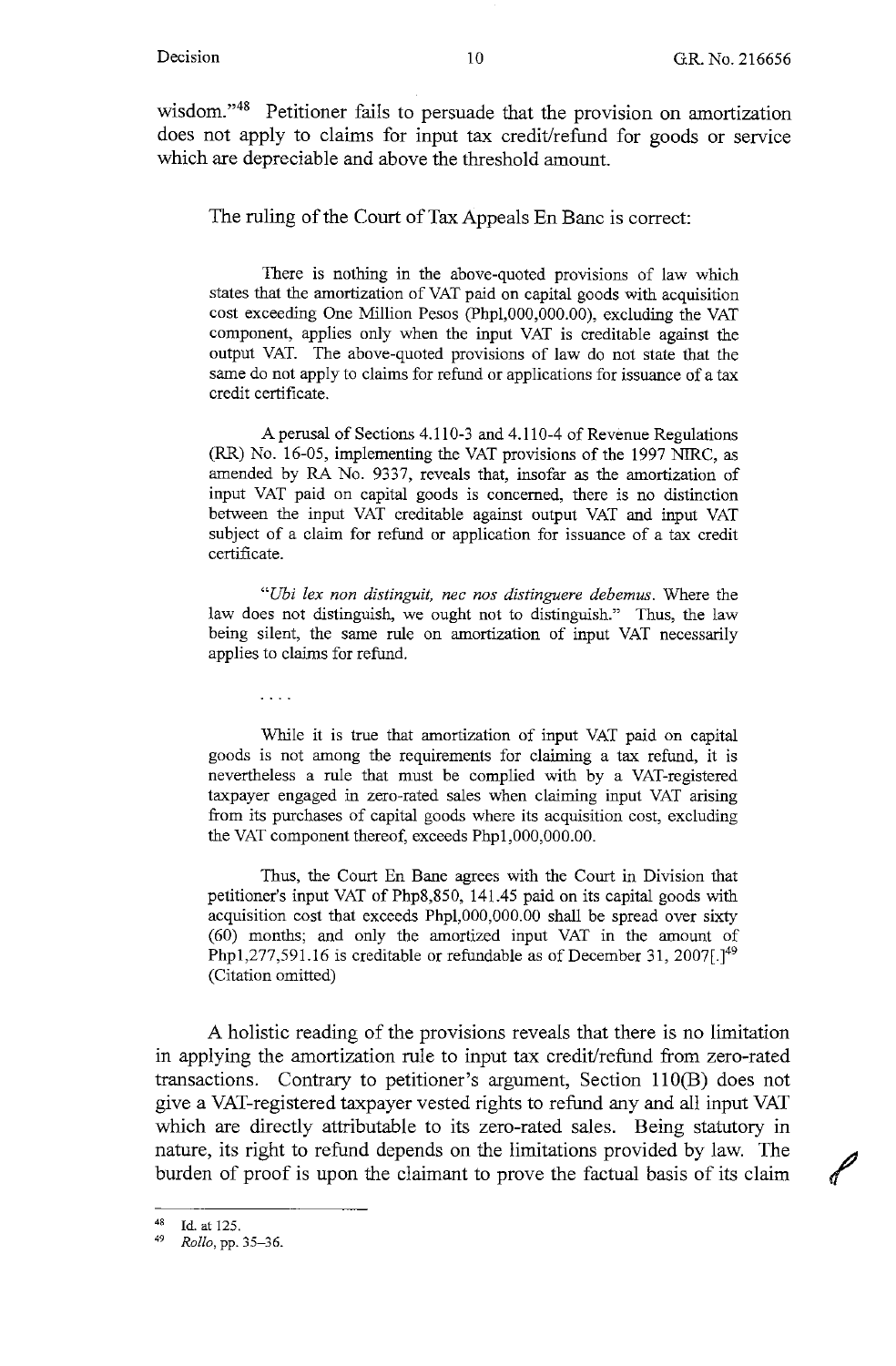for refund as tax refunds, similar to exemptions, are strictly construed against the taxpayer.<sup>50</sup> This burden, petitioner failed to discharge.

### II

Petitioner then assails the validity of Section 4.110-3 of Revenue Regulations No. 16-2005 as it supposedly removes the distinction between creditable input tax and input tax attributable to zero-rated sales.<sup>51</sup> It argues that there is no regulation which provides for the amortization of input tax credit directly attributable to zero-rated transactions.

We are not convinced.

Revenue regulations are contemporaneous constructions of the National Internal Revenue Code and form part of our taxation laws.52 In *La Suerte Cigar & Cigarette Factory v. Court of Tax Appeals,53* the Court extensively discussed the Secretary of Finance's authority to fill in details in the enforcement and administration of tax laws which should be given weight and respect:

The power of taxation is inherently legislative and may be imposed or revoked only by the legislature. Moreover, this plenary power of taxation cannot be delegated by Congress to any other branch of government or private persons, unless its delegation is authorized by the Constitution itself. Hence, the discretion to ascertain the following  $-$  (a) basis, amount, or rate of tax; (b) person or property that is subject to tax; ( c) exemptions and exclusions from tax; and ( d) manner of collecting the tax—may not be delegated away by Congress.

However, it is well-settled that the power to fill in the details and manner as to the enforcement and administration of a law may be delegated to various specialized administrative agencies like the Secretary of Finance in this case.

This court in *Maceda* v. *Macaraig, Jr.* explained the rationale behind the permissible delegation of legislative powers to specialized agencies like the Secretary of Finance:

> The latest in our jurisprudence indicates that delegation of legislative power has become the rule and its non-delegation the exception. The reason is the increasing complexity of modem life and many technical fields of governmental functions as in matters pertaining to tax exemptions. This is coupled by the growing inability of the

<sup>50</sup>*Eastern Telecommunications Philippines, Inc.* v *CIR,* 693 Phil. 464 (2012) [Per J. Mendoza, Third Division], citing *Philippine Phospate Fertilizer Corporation* v *CIR,* 500 Phil, 149 (2005) [Per J. **Austria-Martinez, Second Division].** 

 $51$  Rollo, pp. 16-17.

<sup>&</sup>lt;sup>52</sup> Commissioner of Internal Revenue v. Seagate Technology, 491 Phil. 317 (2005) [Per J. Panganiban, Third Division].

<sup>53</sup> 746 Phil. 432 (2014) [Per J. Leanen, En Banc].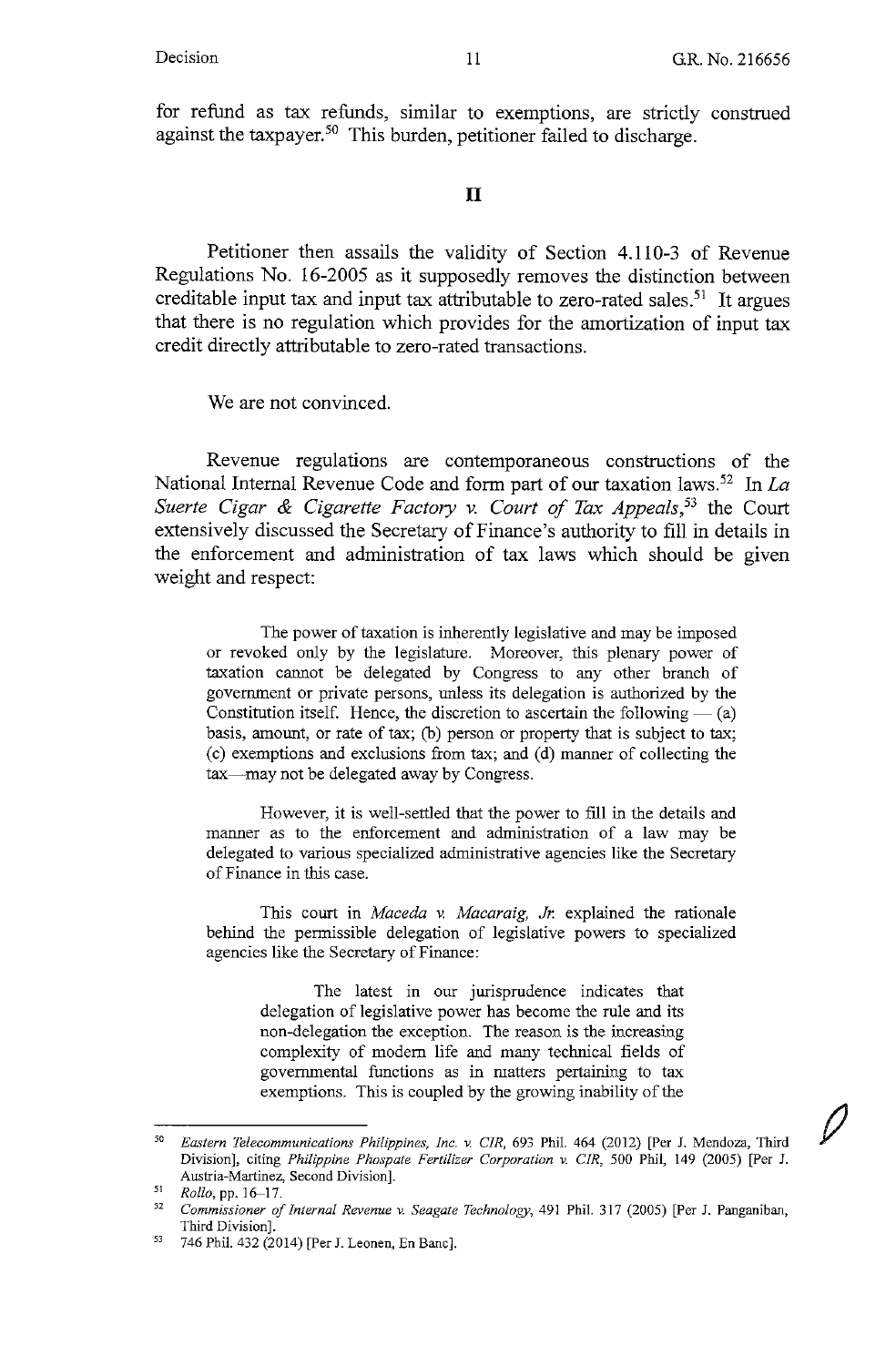legislature to cope directly with the many problems demanding its attention. The growth of society has ramified its activities and created peculiar and sophisticated problems that the legislature cannot be expected reasonably to comprehend. Specialization even in legislation has become necessary. To many of the problems attendant upon present day undertakings, the legislature may not have the competence, let alone the interest and the time, to provide the required direct and efficacious, not to say specific solutions.

Thus, rules and regulations implementing the law are designed to fill in the details or to make explicit what is general, which otherwise cannot all be incorporated in the provision of the law. Such rules and regulations, when promulgated in pursuance of the procedure or authority conferred upon the administrative agency by law, "deserve to be given weight and respect by the courts in view of the rule-making authority given to those who formulate them and their specific expertise in their respective fields." To be valid, a revenue regulation must be within the scope of statutory authority or standard granted by the legislature. Specifically, the regulation must (1) be germane to the object and purpose of the law; (2) not contradict, but conform to, the standards the law prescribes; and (3) be issued for the sole purpose of carrying into effect the general provisions of our tax laws.<sup>54</sup> (Citations omitted)

Section 4.110-3 does not amend Section 110(B) of the tax code.<sup>55</sup> Section 4.110-3 merely bridges the gap between Section  $110(A)$  and Section l 12(A) as it provides the requirements for claiming input tax credit or refund for: (1) depreciable assets with estimated useful life greater than 1 year; (2) that is used "directly or indirectly in the production or sale of taxable goods or services;"<sup>56</sup> and (3) with acquisition cost in excess of  $\overline{P}1,000,000.00$ . It fills in the details for the implementation of claiming refund or tax credit for depreciable goods. Absent any showing that the Section 4.110-3 contravenes the tax code, this Petition must necessarily fail.

It has not escaped our attention that the issue of amortization has been discussed in *Taganito Mining Corporation v. Commissioner of Internal Revenue57* involving the same parties regarding a similar controversy for petitioner's tax credit of its input VAT from January 1 to December 31, 2006. There, this Court held that petitioner failed to substantiate its payment of input tax on its imported goods as it did not submit the necessary documents showing the importation. In an obiter, We held that petitioner must prove that the items are in the nature of capital goods and the amount of input tax should be amortized over its estimated useful life:

First, Taganito failed to prove that the importations pertaining to the input VAT are in the nature of capital goods and properties as defined

<sup>&</sup>lt;sup>54</sup> Id. at 482–485.<br><sup>55</sup> *Rollo*, p. 18.<br><sup>56</sup> Revenue Regulations No. 16-2005 (2005), sec. 4.110-3, as amended by Revenue Regulations No. 4-2007 (2007), sec. 16, defining Capital Goods.

<sup>57</sup> 748 Phil. 774 (2014) [Per J. Mendoza, Second Division].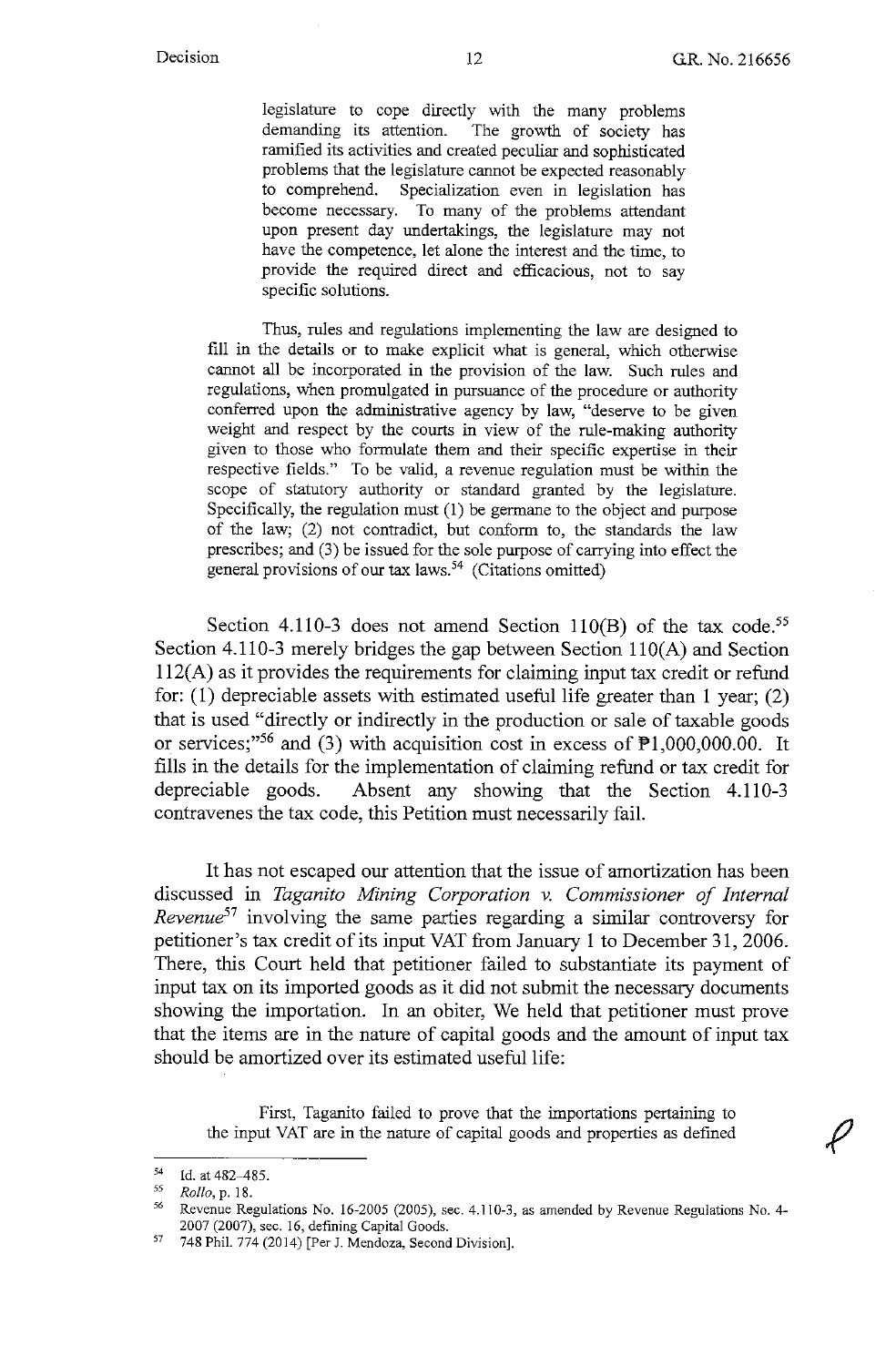in the abovequoted [sic] section. It points to the report of the independent CPA which allegedly reviewed the IERIDs and subsidiary ledger containing the description of the dump trucks. Nonetheless, the petitioner failed to present the actual IERIDs and subsidiary ledger, which would constitute the best evidence rather than a report merely citing them. It did not give any reason either to explain its failure to present these documents. The testimony of its Vice-President for Finance would be insufficient to prove the nature of the importation without these supporting documents.

Second, even assuming that the importations were duly proven to be capital goods, Taganito's claim still would not prosper because it failed to present evidence to show that it properly amortized the related input VAT over the estimated useful life of the capital goods in its subsidiary ledger, as required by the abovequoted [sic] sections. This is made apparent by the fact that Taganito's claim for refund is for the full amount of the input VAT on the importation, rather than for an amortized amount, and by its failure to present its subsidiary ledger. <sup>58</sup>

In this case, there is no dispute that the  $P7,572,550.29$  is the total input VAT from domestic and imported purchases of capital goods that petitioner paid from January 1 to December 31, 2007.<sup>59</sup> The amount was disallowed because out of petitioner's PS,850,141.45 input taxes, only Pl,277,591.16 accrued from January 1 to December 31,  $2007<sup>60</sup>$  The remaining  $P7,572,550.29$  is to be amortized over the estimated useful life of the capital goods. There being no issue as to whether petitioner substantiated the requirements for its input tax credit, We agree that it has properly substantiated its claim for input tax.<sup>61</sup>

On October 13, 2009 the Large Taxpayers Service issued a letter stating that petitioner is entitled to a VAT credit/refund of  $\mathbb{P}15,023,736.12$ .<sup>62</sup> A tax credit in the amount of P13,613,361.37 has been issued and the remaining  $\mathbb{P}1,410, 374.75$  has been endorsed to the Bureau of Customs.<sup>63</sup> Thus, there is nothing more to do except to dismiss this Petition.

**WHEREFORE,** the petition is **DISMISSED.** The Decision dated June 10, 2014 and Resolution dated December 22, 2014 of the Court of Tax Appeals in CTAEB No. 1039 are **AFFIRMED.** 

#### **SO ORDERED.**

**F. LEONEN** Associate Justice

58 Id. at 788-789.

<sup>59</sup> *Rollo, pp.* 28–29.<br>
60 Id. at 42.<br>
61 Id. at 21.<br>
62 Id. at 79.

 $62$  Id. at 79.<br> $63$  Id.